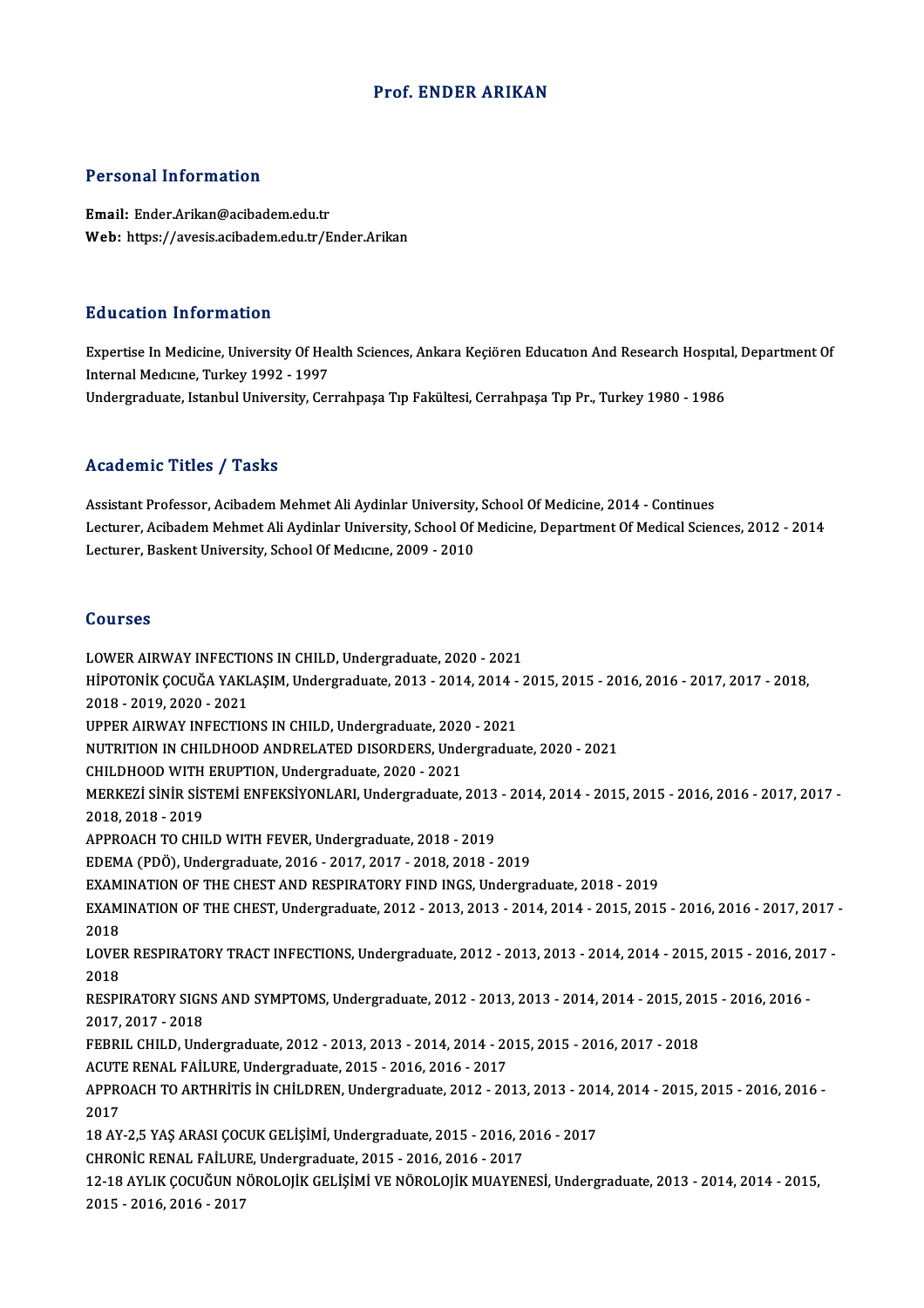URINARY TRACT INFECTIONS, Undergraduate, 2013 - 2014, 2014 - 2015, 2015 - 2016, 2016 - 2017<br>0 6 YAS COCUVI ARIN FIZIKSEL CELISIMI Undergraduate, 2012, 2014, 2014, 2015, 2015, 2016, 2 URINARY TRACT INFECTIONS, Undergraduate, 2013 - 2014, 2014 - 2015, 2015 - 2016, 2016 - 2017<br>0-6 YAŞ ÇOCUKLARIN FİZİKSEL GELİŞİMİ, Undergraduate, 2013 - 2014, 2014 - 2015, 2015 - 2016, 2016 - 2017<br>Sistemik Luvenil İdiopatik URINARY TRACT INFECTIONS, Undergraduate, 2013 - 2014, 2014 - 2<br>0-6 YAŞ ÇOCUKLARIN FİZİKSEL GELİŞİMİ, Undergraduate, 2013 - 20<br>Sistemik Juvenil İdiopatik Artrit (PDÖ), Undergraduate, 2015 - 2016<br>AKUT POMATİZMAL ATES (PDÖ), 0-6 YAŞ ÇOCUKLARIN FİZİKSEL GELİŞİMİ, Undergraduate, 2013 - 2014, 2014<br>Sistemik Juvenil İdiopatik Artrit (PDÖ), Undergraduate, 2015 - 2016<br>AKUT ROMATİZMAL ATEŞ (PDÖ), Undergraduate, 2013 - 2014, 2014 - 2015<br>İMMUNİSATİON İN Sistemik Juvenil İdiopatik Artrit (PDÖ), Undergraduate, 2015 - 2016<br>AKUT ROMATİZMAL ATEŞ (PDÖ), Undergraduate, 2013 - 2014, 2014 - 2015<br>İMMUNİSATİON İN CHİLDHOOD, Undergraduate, 2012 - 2013, 2013 - 2014, 2014 - 2015<br>DEMİR AKUT ROMATİZMAL ATEŞ (PDÖ), Undergraduate, 2013 - 2014, 2014 - 2015<br>İMMUNİSATİON İN CHİLDHOOD, Undergraduate, 2012 - 2013, 2013 - 2014, .<br>DEMİR EKSİLİĞİ ANEMİSİ (PDÖ), Undergraduate, 2013 - 2014, 2014 - 2015

# DEMIK EKSILIGI ANEMISI (PDO), Ondergraduate, 2013 - 2014, 2014 - 2015<br>Articles Published in Journals That Entered SCI, SSCI and AHCI Indexes

| Articles Published in Journals That Entered SCI, SSCI and AHCI Indexes |                                                                                                        |
|------------------------------------------------------------------------|--------------------------------------------------------------------------------------------------------|
| L.                                                                     | An Evaluation of Glucose Tolerance in Essential Hypertension                                           |
|                                                                        | Tugrul A., Guldiken S., Ugur-Altun B., Arikan E.                                                       |
|                                                                        | YONSEI MEDICAL JOURNAL, vol.50, no.2, pp.195-199, 2009 (Journal Indexed in SCI)                        |
| П.                                                                     | The roles of oxidized low-density lipoprotein and interleukin-6 levels in acute atherothrombotic and   |
|                                                                        | lacunar ischemic stroke                                                                                |
|                                                                        | Guldiken B., Guldiken S., Turgut B., Turgut N., Demir M., Celik Y., Arikan E., Tugrul A.               |
|                                                                        | ANGIOLOGY, vol.59, no.2, pp.224-229, 2008 (Journal Indexed in SCI)                                     |
| III.                                                                   | The relationship between proinflammatory cytokine levels and fibrinolytic system in obese patients     |
|                                                                        | Gerenli M., Tugrul A., Demir M., Arikan E., Guldiken S., Azcan S.                                      |
|                                                                        | TRAKYA UNIVERSITESI TIP FAKULTESI DERGISI, vol.25, no.1, pp.44-51, 2008 (Journal Indexed in SCI)       |
| IV.                                                                    | Levels of high-sensitivity C-reactive protein, leptin, and resistin in patients with overt             |
|                                                                        | hypothyroidism and subclinical hypothyroidism                                                          |
|                                                                        | Guldiken S., Demir M., Arikan E., Azcan S., Tugrul A.                                                  |
|                                                                        | ENDOCRINOLOGIST, vol.18, no.1, pp.30-33, 2008 (Journal Indexed in SCI)                                 |
| V.                                                                     | Plasma levels of asymmetric dimethylarginine and total homocysteine in first degree relatives of       |
|                                                                        | type 2 diabetic patients                                                                               |
|                                                                        | Gueldiken S., Karadag H., Demir M., Arikan E., Kara M.                                                 |
|                                                                        | TRAKYA UNIVERSITESI TIP FAKULTESI DERGISI, vol.24, no.1, pp.17-22, 2007 (Journal Indexed in SCI)       |
| VI.                                                                    | Frequency of rheumatic diseases in patients with autoimmune thyroid disease                            |
|                                                                        | Soy M., Guldiken S., Arikan E., Altun B. U., Tugrul A.                                                 |
|                                                                        | RHEUMATOLOGY INTERNATIONAL, vol.27, no.6, pp.575-577, 2007 (Journal Indexed in SCI)                    |
| VII.                                                                   | Asymmetric dimethylarginine levels in thyroid diseases                                                 |
|                                                                        | Arikan E., Karadag C. H., Guldiken S.                                                                  |
|                                                                        | JOURNAL OF ENDOCRINOLOGICAL INVESTIGATION, vol.30, no.3, pp.186-191, 2007 (Journal Indexed in SCI)     |
| VIII.                                                                  | Serum osteoprotegerin levels in patients with acute atherothrombotic stroke and lacunar infarct        |
|                                                                        | Guldiken B., Guldiken S., Turgut B., Turgut N., Demir M., Celik Y., Arikan E., Tugrul A.               |
|                                                                        | THROMBOSIS RESEARCH, vol.120, no.4, pp.511-516, 2007 (Journal Indexed in SCI)                          |
| IX.                                                                    | The levels of circulating markers of atherosclerosis and inflammation in subjects with different       |
|                                                                        | degrees of body mass index: Soluble CD40 ligand and high-sensitivity C-reactive protein                |
|                                                                        | Guldiken S., Demir M., Arikan E., Turgut B., Azcan S., Gerenli M., Tugrul A.                           |
|                                                                        | THROMBOSIS RESEARCH, vol.119, no.1, pp.79-84, 2007 (Journal Indexed in SCI)                            |
| X.                                                                     | Visceral fat thickness determined using ultrasonography is associated with anthropometric and          |
|                                                                        | clinical parameters of metabolic syndrome                                                              |
|                                                                        | Guldiken S., Tuncbilek N., Okten O. O., Arikan E., Tugrul A.                                           |
|                                                                        | INTERNATIONAL JOURNAL OF CLINICAL PRACTICE, vol.60, no.12, pp.1576-1581, 2006 (Journal Indexed in SCI) |
| XI.                                                                    | The relationship between the levels of plasma total homocysteine and insulin resistance in             |
|                                                                        | uncomplicated mild-to-moderate primary hypertension                                                    |
|                                                                        | Ustundag S., Arikan E., Sen S., Esgin H., Ciftci S.                                                    |
|                                                                        | JOURNAL OF HUMAN HYPERTENSION, vol.20, no.5, pp.379-381, 2006 (Journal Indexed in SCI)                 |
| XII.                                                                   | Dysphagia as a primary manifestation of hyperthyroidism: A case report                                 |
|                                                                        | Guldiken B., Guldiken S., Turgut N., Yuce M., Arikan E., Tugrul A.                                     |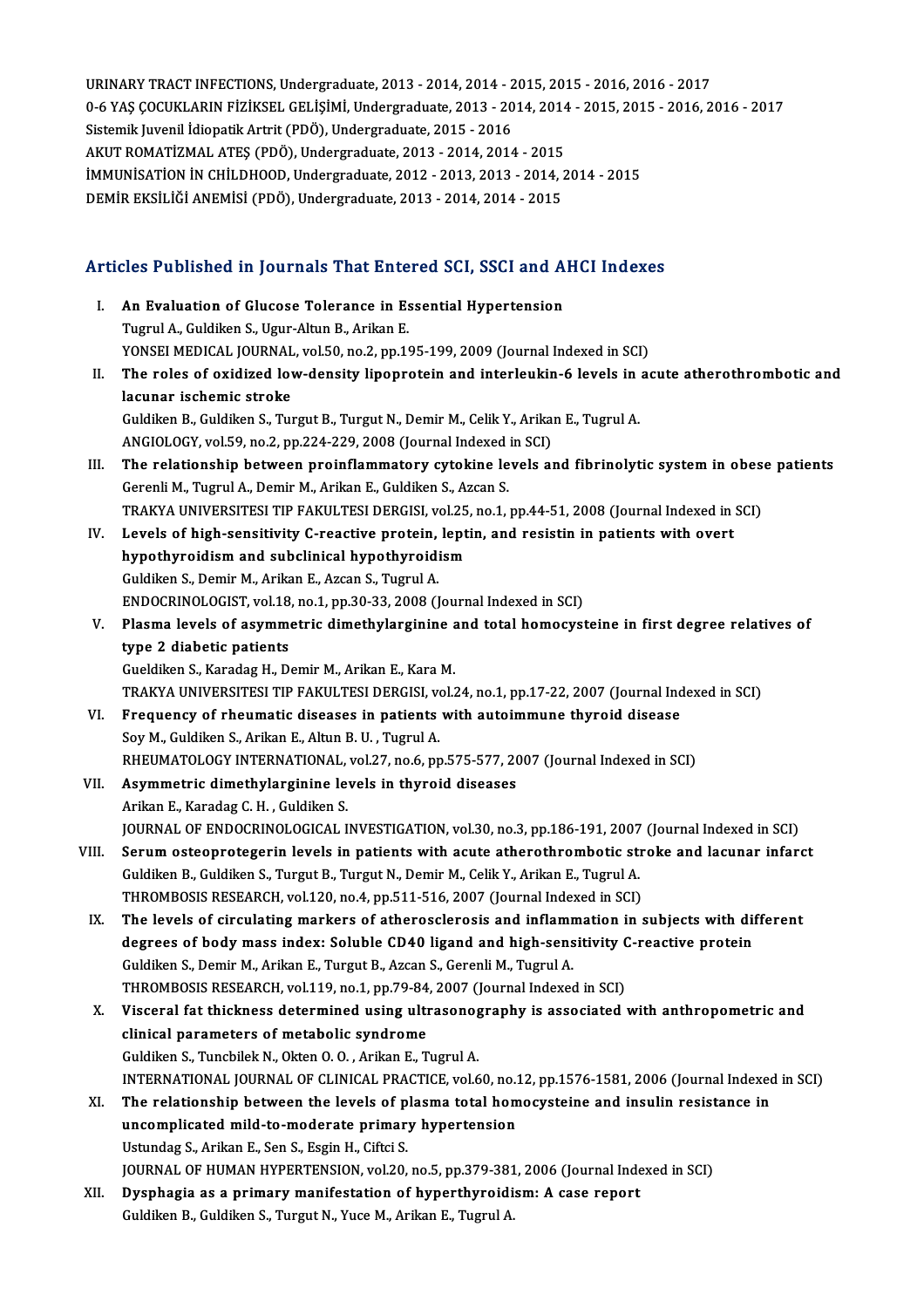ACTA CLINICA BELGICA, vol.61, no.1, pp.35-37, 2006 (Journal Indexed in SCI)<br>The effects of resiglitatene treatment on the fibrinelytic system in no

- ACTA CLINICA BELGICA, vol.61, no.1, pp.35-37, 2006 (Journal Indexed in SCI)<br>XIII. The effects of rosiglitazone treatment on the fibrinolytic system in patients with type 2 diabetes ACTA CLI<br>The effe<br>mellitus<br>Guldikan The effects of rosiglitazone treatment on the fibrinolytic system in pat<br>mellitus<br>Guldiken S., Turgut B., Demir M., Arikan E., Kara M., Vural O., Tugrul A., Fareed J.<br>GUNICAL AND APPLIED THROMPOSIS HEMOSTASIS vral 12, pp.1 mellitus<br>Guldiken S., Turgut B., Demir M., Arikan E., Kara M., Vural O., Tugrul A., Fareed J.<br>CLINICAL AND APPLIED THROMBOSIS-HEMOSTASIS, vol.12, no.1, pp.55-60, 2006 (Journal Indexed in SCI)<br>Plasma total homosysteine leve Guldiken S., Turgut B., Demir M., Arikan E., Kara M., Vural O., Tugrul A., Fareed J.<br>CLINICAL AND APPLIED THROMBOSIS-HEMOSTASIS, vol.12, no.1, pp.55-60, 2006 (Journal Indexed in SCI)<br>XIV. Plasma total homocysteine level an
- CLINICAL AND APPLIED T<br>Plasma total homocyste<br>Uysal O., Arikan E., Cakir B.<br>JOUPNAL OF ENDOCPINOL Plasma total homocysteine level and its association with carotid intima-media thickness in obesit<br>Uysal O., Arikan E., Cakir B.<br>JOURNAL OF ENDOCRINOLOGICAL INVESTIGATION, vol.28, no.10, pp.928-934, 2005 (Journal Indexed in
- Uysal O., Arikan E., Cakir B.<br>JOURNAL OF ENDOCRINOLOGICAL INVESTIGATION, vol.28, no.10, pp.928-934, 2005 (Journal Indexed in SCI)<br>XV. The evaluation of the median nerve in subclinical hypothyroidism by high-resolution sono **JOURNAL OF ENDOCRINOLOGICAL INVESTION**<br>The evaluation of the median nerve in<br>Arikan E., Pekindil G., Guldiken S., Pekindil Y.<br>ENDOCRINOLOGIST, vol.15, no.4, nn.209, 21: The evaluation of the median nerve in subclinical hypothyroidism b<br>Arikan E., Pekindil G., Guldiken S., Pekindil Y.<br>ENDOCRINOLOGIST, vol.15, no.4, pp.209-212, 2005 (Journal Indexed in SCI)<br>Clabel fibrinolytic canocity in n ENDOCRINOLOGIST, vol.15, no.4, pp.209-212, 2005 (Journal Indexed in SCI)
- Arikan E., Pekindil G., Guldiken S., Pekindil Y.<br>ENDOCRINOLOGIST, vol.15, no.4, pp.209-212, 2005 (Journal Indexed in SCI)<br>XVI. Global fibrinolytic capacity in patients with subclinical hypothyroidism<br>Guldiken S., Demir M., Global fibrinolytic capacity in patients with subclinical hypothyroidism<br>Guldiken S., Demir M., Turgut B., Altun B., Arikan E., Kara M.<br>ENDOCRINE JOURNAL, vol.52, no.3, pp.363-367, 2005 (Journal Indexed in SCI)<br>Endothelial
- Guldiken S., Demir M., Turgut B., Altun B., Arikan E., Kara M.<br>ENDOCRINE JOURNAL, vol.52, no.3, pp.363-367, 2005 (Journal Indexed in SCI)<br>XVII. Endothelial damage and hemostatic markers in patients with uncomplicated mild-ENDOCRINE JOURNAL, vol.52, no.3, pp.363-367, 2005 (<br>Endothelial damage and hemostatic markers in p<br>hypertension and relationship with risk factor's<br>Arikan E. Son S Endothelial da<br>hypertension<br>Arikan E., Sen S.<br>CLINICAL AND hypertension and relationship with risk factor's<br>Arikan E., Sen S.<br>CLINICAL AND APPLIED THROMBOSIS-HEMOSTASIS, vol.11, no.2, pp.147-159, 2005 (Journal Indexed in SCI)

Arikan E., Sen S.<br>CLINICAL AND APPLIED THROMBOSIS-HEMOSTASIS, vol.11, no.2, pp.147-159, 2005 (Journal Indexed in SCI)<br>XVIII. Complete relief of pain in acute painful diabetic neuropathy of rapid glycaemic control (insulin CLINICAL AND APPLIED THROMBO<br>Complete relief of pain in acute<br>neuritis) with venlafaxine HCL<br>Culdilon S. Culdilon B. Arilon E. L Complete relief of pain in acute painful diabetic neuron<br>neuritis) with venlafaxine HCL<br>Guldiken S., Guldiken B., Arikan E., Ugur B., Kara M., Tugrul A.<br>DIABETES NUTRITION & METABOLISM, vol 17, no 4, np 247.7

neuritis) with venlafaxine HCL<br>Guldiken S., Guldiken B., Arikan E., Ugur B., Kara M., Tugrul A.<br>DIABETES NUTRITION & METABOLISM, vol.17, no.4, pp.247-249, 2004 (Journal Indexed in SCI)

- Guldiken S., Guldiken B., Arikan E., Ugur B., Kara M., Tugrul A.<br>DIABETES NUTRITION & METABOLISM, vol.17, no.4, pp.247-249, 2004 (Journal Indexed in SC<br>XIX. Autoimmune polyglandular syndrome type III in monozygotic twins: DIABETES NUTRITION & METABOLISM, vol.17, no.4, pp<br>Autoimmune polyglandular syndrome type III in<br>Ugur-Altun B., Arikan E., Guldiken S., Kara M., Tugrul A.<br>ACTA CLINICA BELGICA vol.59, no.4, np.325, 329, 3004 Autoimmune polyglandular syndrome type III in monozygotic twins: A (<br>Ugur-Altun B., Arikan E., Guldiken S., Kara M., Tugrul A.<br>ACTA CLINICA BELGICA, vol.59, no.4, pp.225-228, 2004 (Journal Indexed in SCI)<br>Exagerbations of
	- ACTA CLINICA BELGICA, vol.59, no.4, pp.225-228, 2004 (Journal Indexed in SCI)
- Ugur-Altun B., Arikan E., Guldiken S., Kara M., Tugrul A.<br>ACTA CLINICA BELGICA, vol.59, no.4, pp.225-228, 2004 (Journal Indexed in SCI)<br>XX. Exacerbations of Graves' disease after unilateral adrenalectomy for Cushing's synd Exacerbations of Graves' disease after unilateral adrenalectomy for Cushing's syndrome<br>Arikan E., Guldiken S., Altun B., Kara M., Tugrul A.<br>JOURNAL OF ENDOCRINOLOGICAL INVESTIGATION, vol.27, no.6, pp.574-576, 2004 (Journal Arikan E., Guldiken S., Altun B., Kara M., Tugrul A.<br>JOURNAL OF ENDOCRINOLOGICAL INVESTIGATION, vol.27, no.6, pp.574-576, 2004 (Journal Indexed in State<br>XXI. Relationship between insulin resistance assessed by HOMA-IR and
- JOURNAL OF ENDOCRINOLOGICAL INVESTIGATION, vol.27, no.6,<br>Relationship between insulin resistance assessed by HOM<br>asymptomatic middle-aged patients with Type 2 diabetes<br>Haur Altun B. Altun A. Tetli E. Arikan E. Tuguyl A. Relationship between insulin resistance asse<br>asymptomatic middle-aged patients with Typ<br>Ugur-Altun B., Altun A., Tatli E., Arikan E., Tugrul A.<br>JOUPMAL OF ENDOCPINOLOGICAL INVESTIC ATIOL asymptomatic middle-aged patients with Type 2 diabetes<br>Ugur-Altun B., Altun A., Tatli E., Arikan E., Tugrul A.<br>JOURNAL OF ENDOCRINOLOGICAL INVESTIGATION, vol.27, no.5, pp.455-461, 2004 (Journal Indexed in SCI)<br>Sleep qualit Ugur-Altun B., Altun A., Tatli E., Arikan E., Tugrul A.<br>JOURNAL OF ENDOCRINOLOGICAL INVESTIGATION, vol.27, no.5, pp.455-461,<br>XXII. Sleep quality and psychopathological features in obese binge eaters<br>Verder E. Colimit O. Ar
- JOURNAL OF ENDOCRINOLOGICAL INVE<br>Sleep quality and psychopathologic<br>Vardar E., Caliyurt O., Arikan E., Tuglu C.<br>STRESS AND UEALTH vol 20, no 1, np 2. XXII. Sleep quality and psychopathological features in obese binge eaters<br>Vardar E., Caliyurt O., Arikan E., Tuglu C.<br>STRESS AND HEALTH, vol.20, no.1, pp.35-41, 2004 (Journal Indexed in SCI)
- Vardar E., Caliyurt O., Arikan E., Tuglu C.<br>STRESS AND HEALTH, vol.20, no.1, pp.35-41, 2004 (Journal Indexed in SCI)<br>XXIII. Relationships existing between the serum cytokine levels and bone mineral density in women in the<br> STRESS AND HEALTH, vol.20, no.1, pp.35-41, 2004 (Journal Indexed in SCI)<br>Relationships existing between the serum cytokine levels and bone mineral density in<br>premenopausal period affected by Graves' disease with subclinica Ugur-Altun B., Altun A., Arikan E., Guldiken S., Tugrul A.<br>ENDOCRINE RESEARCH, vol.29, no.4, pp.389-398, 2003 (Journal Indexed in SCI) premenopausal period affected by Graves' disease with subclinical hyperthyroidism

Ugur-Altun B., Altun A., Arikan E., Guldiken S., Tugrul A.<br>ENDOCRINE RESEARCH, vol.29, no.4, pp.389-398, 2003 (Journal Indexed in SCI)<br>XXIV. Comparison of the effects of cabergoline and bromocriptine on prolactin levels in hyperprolactinemic patients<br>Sabuncu T., Arikan E., Tasan E., Hatemi H. Comparison of the effects of caberg<br>hyperprolactinemic patients<br>Sabuncu T., Arikan E., Tasan E., Hatemi H.<br>INTERNAL MEDICINE vol.40, no.9, np.95' hyperprolactinemic patients<br>Sabuncu T., Arikan E., Tasan E., Hatemi H.<br>INTERNAL MEDICINE, vol.40, no.9, pp.857-861, 2001 (Journal Indexed in SCI)<br>The role of nitric exide in the protective effect of inculin escinst peri

### Sabuncu T., Arikan E., Tasan E., Hatemi H.<br>INTERNAL MEDICINE, vol.40, no.9, pp.857-861, 2001 (Journal Indexed in SCI)<br>XXV. The role of nitric oxide in the protective effect of insulin against pentylenetetrazole-induced **INTERNAL MEDICI<br>The role of nitric<br>seizures in mice<br>Illugal A Arikan E** The role of nitric oxide in the protective effect of insuli<br>seizures in mice<br>Ulugol A., Arikan E., Dost T., Dokmeci D., Karadag H., Dokmeci I.<br>DIABETOLOCIA vol.42, 2000 (Journal Indoved in SCI) seizures in mice<br>Ulugol A., Arikan E., Dost T., Dokmeci D., Karadag H., Do<br>DIABETOLOGIA, vol.43, 2000 (Journal Indexed in SCI)<br>The role of nitris oxide in the protective effect e

Ulugol A., Arikan E., Dost T., Dokmeci D., Karadag H., Dokmeci I.<br>DIABETOLOGIA, vol.43, 2000 (Journal Indexed in SCI)<br>XXVI. The role of nitric oxide in the protective effect of insulin against pentylenetetrazole-induced<br>co DIABETOLOGIA, vo<br>The role of nitric<br>seizures in mice The role of nitric oxide in the protective effect of insuli<br>seizures in mice<br>Ulugol A., Arikan E., Dost T., Dokmeci D., Karadag H., Dokmeci I.<br>NEUDOSCIENCE RESEARCH COMMUNICATIONS, val.26, no.2, no

seizures in mice<br>Ulugol A., Arikan E., Dost T., Dokmeci D., Karadag H., Dokmeci I.<br>NEUROSCIENCE RESEARCH COMMUNICATIONS, vol.26, no.2, pp.87-91, 2000 (Journal Indexed in SCI)